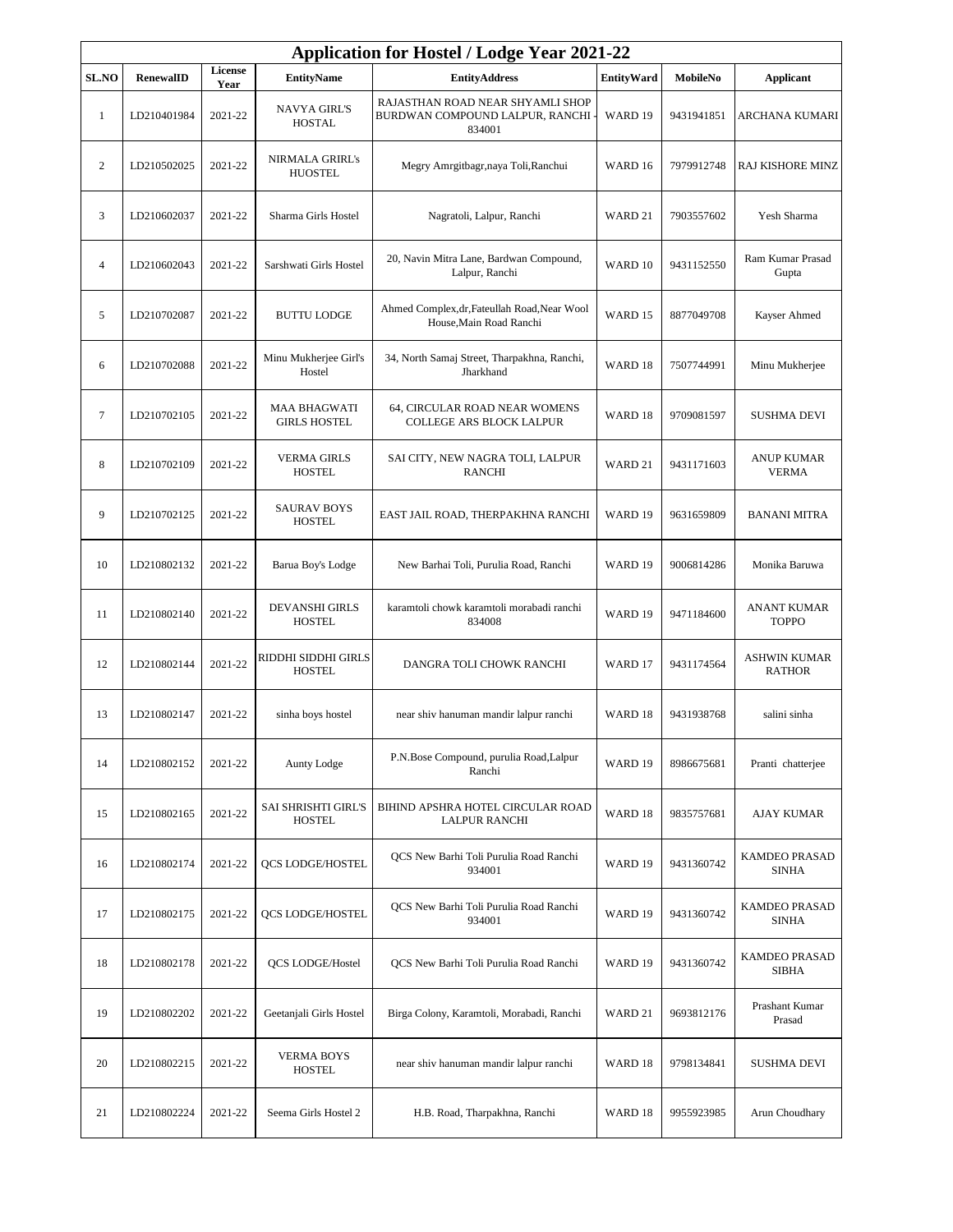| SL.NO | RenewalID   | License<br>Year | <b>EntityName</b>                      | <b>EntityAddress</b>                                               | <b>EntityWard</b> | MobileNo   | <b>Applicant</b>       |
|-------|-------------|-----------------|----------------------------------------|--------------------------------------------------------------------|-------------------|------------|------------------------|
| 22    | LD210802225 | 2021-22         | Seema Girls Hostel 1                   | East Jail Road, Tharpkhna, Ranchi                                  | WARD 18           | 9504977504 | Seema Choudhary        |
| 23    | LD210902238 | 2021-22         | New Kainaat Girls Hostel               | Lok Vihar Colony, Lalpur Ranchi                                    | WARD 19           | 9835531786 | Wasim Khan             |
| 24    | LD210902239 | 2021-22         | A.S. Girls Hostel (New)                | Manishakur Mohalla, H.B. Road, Lalpur, Ranchi                      | WARD 19           | 9835531786 | Wasim Khan             |
| 25    | LD210902240 | 2021-22         | A.S. Girls Hostel (old)                | Lok Vihar Colony, Lalpur, Ranchi                                   | WARD 19           | 9835531786 | Wasim Khan             |
| 26    | LD210902244 | 2021-22         | Kainat Girls Hostel                    | Lok Vihar H.B Road Lalpur Ranchi                                   | WARD 19           | 9835531786 | Wasim Khan             |
| 27    | LD210902245 | 2021-22         | <b>KAINAAT GIRL'S</b><br><b>HOSTEL</b> | APSARA HOTEL OPP DANGRA TOLI<br><b>LALPUR RANCHI</b>               | WARD 18           | 9835531786 | <b>WASIM KHAN</b>      |
| 28    | LD210902246 | 2021-22         | Student Girls Hostel                   | Peace Road, Lalpur, Ranchi                                         | WARD 19           | 9835531786 | Wasim Khan             |
| 29    | LD210902270 | 2018-19         | <b>DDDYALKE</b>                        | <b>KARMA TOLI</b>                                                  | WARD 18           | 7870451810 | <b>RAHUL</b>           |
| 30    | LD210902294 | 2021-22         | <b>FLORA'S GIRLS</b><br><b>HOSTEL</b>  | <b>GUNGU TOLI SANT PULL COMPOUND</b><br>NEAR GOSSNER SCHOOL RANCHI | WARD 15           | 8271098253 | <b>FLORA TIGGA</b>     |
| 31    | LD210902295 | 2021-22         | <b>MANJHI GIRLS</b><br><b>HOSTEL</b>   | PANGURA,RANCHI                                                     | WARD 21           | 7739527364 | GOURANG MANJHI         |
| 32    | LD210902297 | 2021-22         | RUKMANI NIWAS                          | RUKMANI NIWASH RADIUM ROAD OPP<br><b>KUMAR MARKET</b>              | WARD 19           | 7004079537 | NIRMALA BHAGAT         |
| 33    | LD210902302 | 2021-22         | Sai Girls Hostel                       | Nagra Toli Lalpur, Ranchi                                          | WARD 19           | 9835331427 | <b>Bobby Jaiswal</b>   |
| 34    | LD210902303 | 2021-22         | <b>S R GIRL HOSTEL</b>                 | NEAR SANTAN SCHOOL BABU LANE                                       | WARD 19           | 9939433488 | kuldeep singh          |
| 35    | LD210902304 | 2021-22         | <b>SAI KIRPA BOYS</b><br><b>HOSTEL</b> | BARDAWAN COMPOUND LALPUR                                           | WARD 20           | 7979865017 | RAJESH JAISWAL         |
| 36    | LD210902306 | 2021-22         | SHEETAL GIRLS<br><b>HOSTEL</b>         | CONVET STREET THARPAKHNA RANCHI                                    | WARD 19           | 9334467530 | <b>BISHWAJEET GUIN</b> |
| 37    | LD210902308 | 2021-22         | <b>SHIKSHA GIRL'S</b><br><b>HOSTEL</b> | NEAR NEW SHIV MANDIR LOWER KARAM<br>TOLI LALPUR, RANCHI 834001     | WARD 19           | 9835765699 | <b>SANJITA DEVI</b>    |
| 38    | LD210902311 | 2021-22         | <b>NAZRETH GIRLS</b><br><b>LODGE</b>   | <b>BARHUI TOLI, RANCHI</b>                                         | WARD 19           | 9934311844 | <b>LUCY TIRKI</b>      |
| 39    | LD211002317 | 2021-22         | <b>VATIKA GIRL'S</b><br><b>HOSTEL</b>  | H.B ROAD, THARPAKHNA, RANCHI                                       | WARD 19           | 9031237343 | PRATIMA DEVI           |
| 40    | LD211002318 | 2021-22         | <b>BINA BOYS HOSTEL</b>                | NEW MILAN STUDIO OPPOSITE SADAR<br>HOSPITAL PURULIA ROAD RANCHI    | WARD 17           | 7004580316 | <b>BINA DEVI</b>       |
| 41    | LD211002319 | 2021-22         | <b>NEHRU BOYS</b><br><b>HOSTEL</b>     | 9955969888                                                         | WARD <sub>2</sub> | 9852917923 | BINOD BINHA            |
| 42    | LD211002321 | 2021-22         | SWARNREKHA GIRLS<br><b>HOSTEL</b>      | D-3 HILLS ENCLAVE, DAMSIDE KANKE<br><b>ROAD RANCHI</b>             | WARD 1            | 9431182959 | MAMTA DEVI             |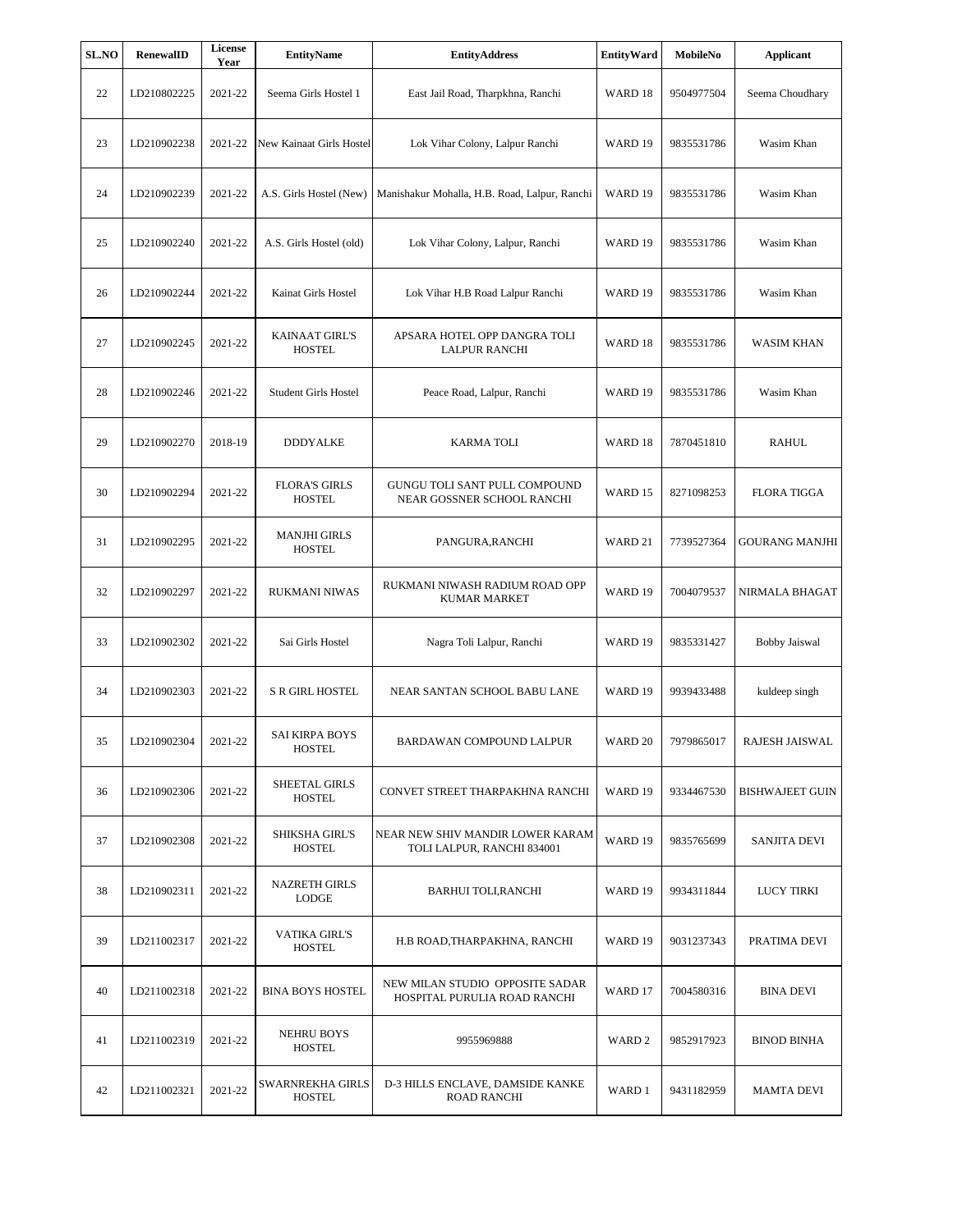| <b>SL.NO</b> | RenewalID   | <b>License</b><br>Year | <b>EntityName</b>                      | <b>EntityAddress</b>                                                         | <b>EntityWard</b>  | MobileNo   | <b>Applicant</b>                      |
|--------------|-------------|------------------------|----------------------------------------|------------------------------------------------------------------------------|--------------------|------------|---------------------------------------|
| 43           | LD211002322 | 2021-22                | SWARNREKHA GIRLS<br><b>HOSTEL</b>      | D-3 HILLS ENCLAVE, DAMSIDE KANKE<br><b>ROAD RANCHI</b>                       | WARD 1             | 9431182959 | <b>MAMTA DEVI</b>                     |
| 44           | LD211002323 | 2021-22                | <b>NISHANT BOYS</b><br><b>HOSTEL</b>   | LALPUR PEACR ROAD BY LANE NEAR<br><b>HOLY CROSS SCHOOL</b>                   | WARD <sub>8</sub>  | 9162875703 | <b>JEFRIN EKKA</b>                    |
| 45           | LD211002324 | 2021-22                | <b>MATA LODGE</b>                      | KALI CHARAN STREET, NEAR SUSHMA<br>APARTMENT, THARPAKHNA, RANCHI             | WARD 19            | 9430365732 | PRATIMA SINGH                         |
| 46           | LD211002325 | 2021-22                | <b>ANAYRA GIRLS</b><br><b>HOSTEL</b>   | EAST JAIL ROAD OPP PRAKASH MARBAL<br><b>GALI THARPAKNA RANCHI</b>            | WARD 18            | 9113737646 | RITA CHANDRA                          |
| 47           | LD211002326 | 2021-22                | ANAYRA GIRLS<br><b>HOSTEL</b>          | EAST JAIL ROAD OPP PRAKASH MARBAL<br>GALI THARPAKNA RANCHI                   | WARD 18            | 9113737646 | <b>RITA CHANDRA</b>                   |
| 48           | LD211002339 | 2021-22                | <b>GUPTA BOYS</b><br><b>HOSTEL</b>     | APSARA HOTEL, LOHRA KOCHA LALPUR<br><b>RANCHI</b>                            | WARD 18            | 7079909404 | PRAMOD KUMAR<br><b>GUPTA</b>          |
| 49           | LD211002345 | 2021-22                | St. Marry Girls Hostel                 | Albert Compound, Pathal Kudwa, Ranchi                                        | WARD 17            | 9709091353 | Grace Sushila Lakra                   |
| 50           | LD211002346 | 2021-22                | PRASAD BOYS<br><b>HOSTEL</b>           | PEACE ROAD BY LANE LALPUR RANCHI                                             | WARD 10            | 7543825020 | <b>KAMLESH PRASAD</b>                 |
| 51           | LD211002347 | 2021-22                | HOTEL VAIBHAV                          | STATION ROAD NEAR OVER BRIDGE<br>KHAJA SHOP CHUTIA RANCHI                    | WARD 15            | 9097879561 | <b>NEERAJ KUMAR</b><br>SINGH          |
| 52           | LD211002348 | 2021-22                | PRASAD BOYS<br><b>HOSTEL</b>           | CHUNNA BHATTA NEAR DISTILLERY PUL<br><b>KOKAR RANCHI</b>                     | WARD <sub>8</sub>  | 7543825020 | KAMLESH PRASAD                        |
| 53           | LD211002349 | 2021-22                | SHREE RADHA RANI<br><b>BOYS HOSTEL</b> | MARBLE HOUSE LANE NEAR HOLY<br>CROSS SCHOOL BURWAN COMPOUND<br><b>RANCHI</b> | WARD <sub>20</sub> | 7543825020 | <b>SANJU DEVI</b>                     |
| 54           | LD211002350 | 2021-22                | PRASAD BOYS<br><b>HOSTEL</b>           | TARA BABU LANE THARPAKHNA RANCHI                                             | WARD 18            | 7543825020 | KAMLESH PRASAD                        |
| 55           | LD211002352 | 2021-22                | <b>SHALOM GIRL'S</b><br><b>HOSTEL</b>  | 186 new graden sirom toli club road Ranchi                                   | WARD 15            | 9572886448 | <b>SURESH KUMAR</b><br><b>BHENGRA</b> |
| 56           | LD211002353 | 2021-22                | SONU GIRLS HOSTEL                      | BIRAJ NAGAR,LALPUR,RANCHI                                                    | WARD 10            | 9835527862 | <b>SUNIL VERMA</b>                    |
| 57           | LD211002354 | 2021-22                | <b>SONU GIRLS HOSTEL</b>               | BIRAJ NAGAR, LALPUR, RANCHI                                                  | WARD 10            | 9835527862 | SUNIL VERMA                           |
| 58           | LD211002355 | 2021-22                | NEW GUPTA BOYS<br><b>HOSTEL</b>        | NEW GUPTA BOYS HOSTEL                                                        | WARD 10            | 9334703200 | AJAY PRASAD<br><b>GUPTA</b>           |
| 59           | LD211002356 | 2021-22                | <b>GUPTA BOYS</b><br><b>HOSTEL</b>     | BIRAJ NAGAR, J.C ROAD, LALPUR, RANCHI                                        | WARD 10            | 9334703200 | AJAY PRASAD<br><b>GUPTA</b>           |
| 60           | LD211002357 | 2021-22                | <b>SEEMA GIRLS</b><br><b>HOSTEL</b>    | RAMESHWAR SADAN BEHIND P AND T<br>COLONY BIRAJ NAGAR LALPUR RANCHI           | WARD 10            | 8092221174 | <b>RAJIV RANJAN</b><br><b>PRASAD</b>  |
| 61           | LD211002358 | 2021-22                | YAKSH BOYS<br><b>HOSTEL</b>            | BIRAJ NAGAR, LALPUR, RANCHI                                                  | WARD 10            | 9334703200 | <b>JAY PRASAD</b><br><b>GUPTA</b>     |
| 62           | LD211002359 | 2021-22                | shyam deo boys hostel                  | BIRAJ NAGAR, J.C ROAD, LALPUR, RANCHI                                        | WARD <sub>20</sub> | 7903549268 | mukesh prasad                         |
| 63           | LD211002360 | 2021-22                | <b>MAA JANKI BOYS</b><br><b>HOSTEL</b> | BIRAJ NAGAR, LALPUR, RANCHI                                                  | WARD <sub>20</sub> | 7903549268 | <b>JANKI DEVI</b>                     |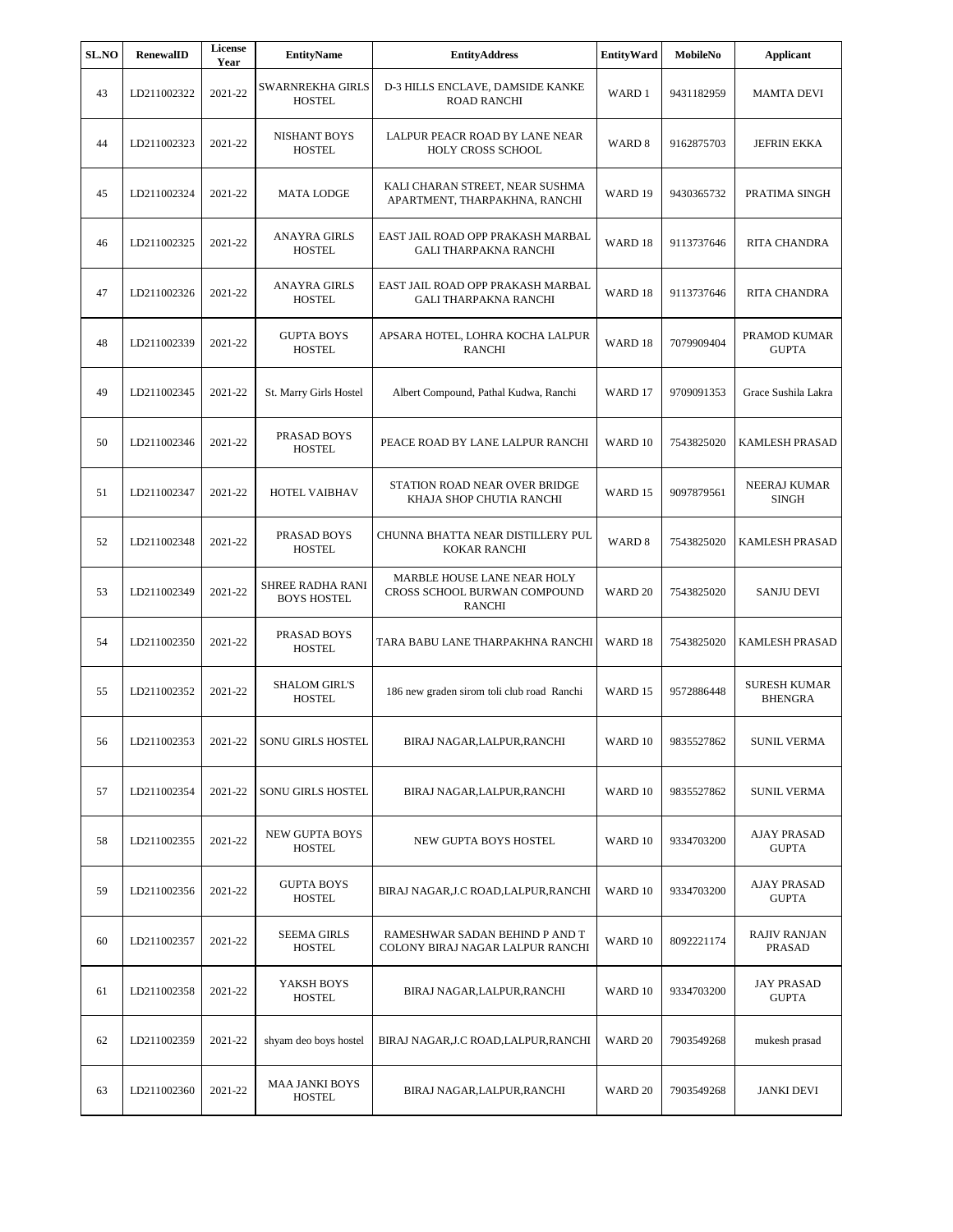| <b>SL.NO</b> | RenewalID   | License<br>Year | <b>EntityName</b>                                       | <b>EntityAddress</b>                                                            | <b>EntityWard</b> | MobileNo   | <b>Applicant</b>                   |
|--------------|-------------|-----------------|---------------------------------------------------------|---------------------------------------------------------------------------------|-------------------|------------|------------------------------------|
| 64           | LD211002361 | 2021-22         | <b>FULESHWARI BOY'S</b><br><b>HOSTEL</b>                | FULESHWARI BOY'S HOSTEL                                                         | WARD 10           | 9334703439 | <b>JAY PRAKASH</b><br><b>GUPTA</b> |
| 65           | LD211002362 | 2021-22         | SIDHANT BOYS<br><b>HOSTEL</b>                           | BIRAJ NAGAR, J.C ROAD, LALPUR, RANCHI                                           | WARD 10           | 7903549268 | mukesh prasad                      |
| 66           | LD211002363 | 2021-22         | <b>AHMED HOSTEL</b>                                     | ahmed complex dr fatteullah road ranchi                                         | WARD 15           | 8292321267 | <b>S,M SHAFIN ALI</b>              |
| 67           | LD211002370 | 2021-22         | suman Girls Hostel                                      | Behind Simdega Bhawan Dangra Toli Purulia<br>Road Ranchi                        | WARD 17           | 8102549767 | suman Surin                        |
| 68           | LD211002373 | 2021-22         | Maa Laxmi Lodge                                         | Pathal Kudwa More, Purulia Road, Dev kiran<br>Apartment, Ranchi                 | WARD 16           | 9835718551 | Avinash Prasad                     |
| 69           | LD211002374 | 2021-22         | <b>SHASHI BOY'S</b><br><b>HOSTEL</b>                    | GANPAT NAGAR COLONY CHUTIA<br>RANCHI JHARKHAND                                  | WARD 13           | 9973877953 | DAMRUDHAR<br><b>SAHU</b>           |
| 70           | LD211002375 | 2021-22         | PREET BOYS HOSTEL                                       | NEAR ROYAL APARTEMENT P P<br><b>COMPOUND</b>                                    | WARD 27           | 9955120825 | GURUSHRAN KAUR                     |
| 71           | LD211002377 | 2021-22         | <b>TOPPO GIRLS</b><br><b>HOSTEL</b>                     | New Garden Sirom Toli Club Road Po-Chutia Ps-<br>Chutia Dist-Ranchi Jharkhand   | WARD 15           | 8789833249 | ANUPAM TOPPO                       |
| 72           | LD211002378 | 2021-22         | Krishna Girls Hostel                                    | H. No-436, Near Womens College Science<br>Block, Nagra Toli, Lalpur, Ranchi     | WARD 19           | 9523596976 | Krishna Kanta Sinha                |
| 73           | LD211002381 | 2021-22         | <b>MARCUS GIRL'S</b><br><b>HOSTEL</b>                   | Kumhar toli ,Purliya road,2nd lane,purulia<br>road, ranchi                      | WARD 11           | 8800530835 | Akansha Darshana<br>Kachhap        |
| 74           | LD211002387 | 2021-22         | Aryan Boys Hostel                                       | Aryan Boys Hostel, Lohra Kocha, Ranchi                                          | WARD 18           | 9031199375 | Anil Kumar                         |
| 75           | LD211002388 | 2021-22         | Aryan Boys Hostel                                       | Aryan Boys Hostel, Lohra Kocha, Ranchi                                          | WARD 18           | 9031199375 | Anil Kumar                         |
| 76           | LD211002389 | 2021-22         | shivansh girls hostel                                   | new karam toli ranchi morabadi lalpur jharkhand                                 | WARD 21           | 7903148384 | sanjay verma                       |
| 77           | LD211002390 | 2021-22         |                                                         | SANJU BOYS HOSTEL new karam toli ranchi morabadi lalpur jharkhand               | WARD 21           | 7209992004 | sanjay verma                       |
| 78           | LD211002391 | 2021-22         | SAHU BOYS HOSTEL                                        | NEAR MUNNA HOTEL S N YADAV<br>HOSPITAL ROAD KARMTOLI LALPUR<br>RANCHI JHARKHAND | WARD 21           | 9504118194 | <b>MOHAN SAW</b>                   |
| 79           | LD211002392 | 2021-22         | <b>CHOUDHRY GIRL'S</b><br><b>HOSTEL</b>                 | SHARDA BABU STREET KOTWALI RANCHI<br>JHARKHAND 834001                           | WARD 18           | 9031336527 | ASHISH<br>CHOUDHRY                 |
| 80           | LD211102393 | 2021-22         | maa bina boys hostel                                    | PEACE ROAD BY LANE LALPUR RANCHI                                                | WARD <sub>8</sub> | 7488794279 | TRIDIP TILAK<br>NAYAK              |
| 81           | LD211102394 | 2021-22         | <b>RATTA GIRL'S</b><br><b>HOSTEL</b>                    | LOWER BURDHWAN<br>COMPOUND, LALPUR, RANCHI                                      | WARD 19           | 9234810230 | <b>KUSUM RATTA</b>                 |
| 82           | LD211102395 | 2021-22         | <b>PUNJABI GIRLS</b><br><b>HOSTEL</b>                   | PEACE ROAD BY LANE, LALPUR, RANCHI                                              | WARD 10           | 7903992908 | <b>SANGEETA</b><br><b>SEHGAL</b>   |
| 83           | LD211102396 | 2021-22         | <b>GURUCHARAN</b><br><b>TOWER BOYS</b><br><b>HOSTEL</b> | gori sankar nagar doranda ranchi                                                | WARD 45           | 9708561747 | baljeet singh                      |
| 84           | LD211102397 | 2021-22         | <b>GRUMUKH TOWER</b><br><b>BOY HOSTEL</b>               | gori sankar nagar doranda ranchi                                                | WARD 47           | 9934520006 | NARENDAR SINGH                     |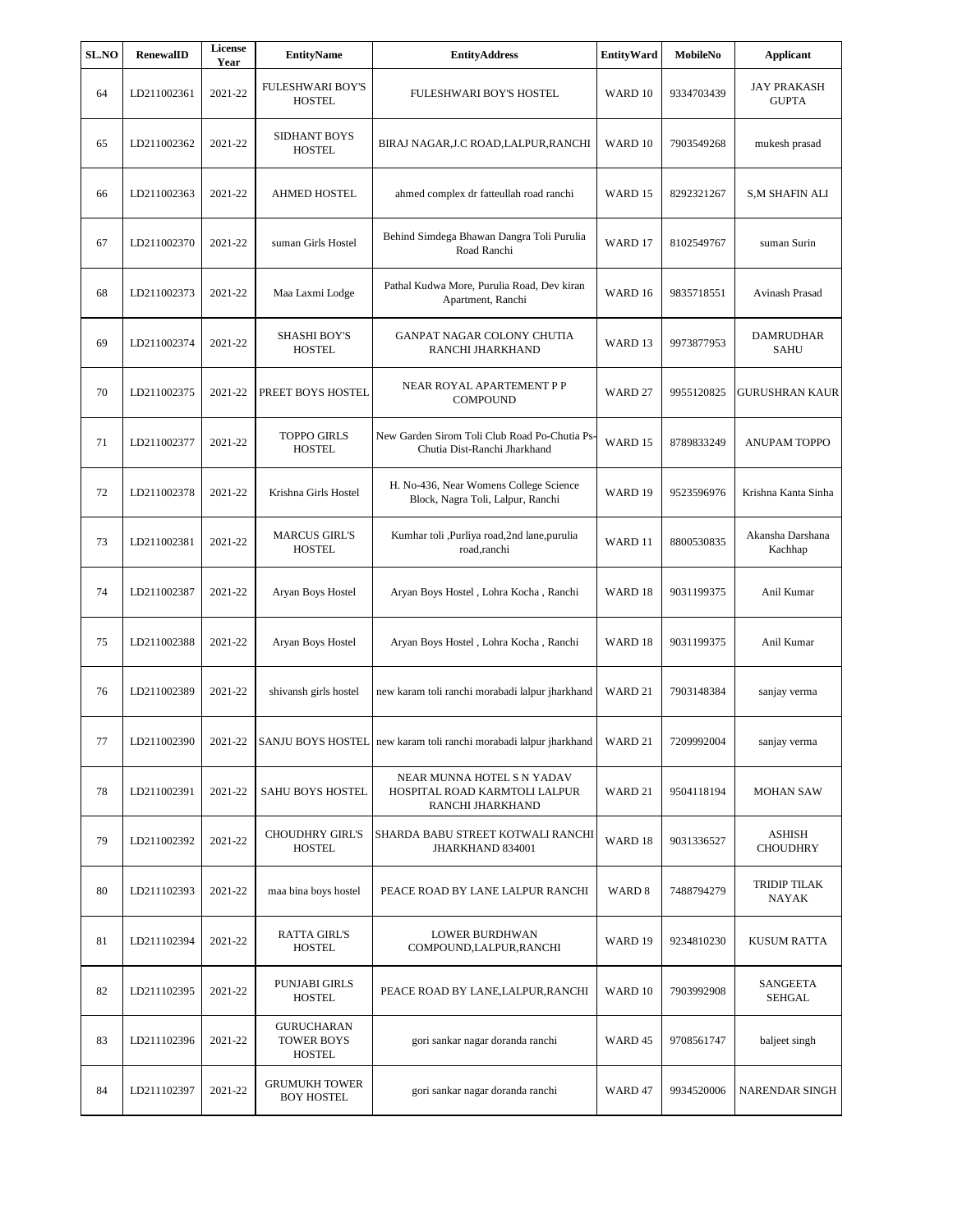| <b>SL.NO</b> | RenewalID   | License<br>Year | <b>EntityName</b>                        | <b>EntityAddress</b>                                              | <b>EntityWard</b>  | MobileNo   | <b>Applicant</b>                    |
|--------------|-------------|-----------------|------------------------------------------|-------------------------------------------------------------------|--------------------|------------|-------------------------------------|
| 85           | LD211102398 | 2021-22         | <b>ELEGANCE GIRL'S</b><br><b>HOSTEL</b>  | 39, NORTH SAMAJ STREET THARPAKHNA<br><b>RANCHI</b>                | WARD 18            | 8210321016 | <b>AJIT KUMAR</b><br><b>GUPTA</b>   |
| 86           | LD211102399 | 2021-22         | <b>B.R.GIRLS HOSTEL</b>                  | 39, North samaj street, Tharpakna, Ranchi                         | WARD 18            | 9102330067 | <b>RANJIT KUMAR</b><br><b>GUPTA</b> |
| 87           | LD211102400 | 2021-22         | GURUCHARAN BOYS<br><b>HOSTEL</b>         | ALBAT EKKA COMPOND DANGARA TOLI                                   | WARD 16            | 7004950653 | kuldeep singh                       |
| 88           | LD211102402 | 2021-22         | anugrahit girls lodge                    | albert compound purulia road ranchi                               | WARD 17            | 8340483648 | Bilchus toppo                       |
| 89           | LD211102403 | 2021-22         | anugrahit girls lodge                    | albert compound purulia road ranchi                               | WARD 17            | 8340483648 | Bilchus toppo                       |
| 90           | LD211102404 | 2021-22         | <b>ANUGRAHIT LODGE</b>                   | ALBERT COMPOUND PURULIA ROAD<br><b>RANCHI</b>                     | WARD 17            | 8340483648 | <b>BILCHUS TOPPO</b>                |
| 91           | LD211102405 | 2021-22         | anugrahit girls lodge                    | albert compound purulia road ranchi                               | WARD 17            | 8340483648 | bilchus toppo                       |
| 92           | LD211102406 | 2021-22         | NITALAYAM                                | NEAR P AND T COLONY, VIRAJ<br>COLONY,LALPUR,RANCHI                | WARD 10            | 9905547812 | CHANDRA MOHAN<br><b>PRASAD</b>      |
| 93           | LD211102407 | 2021-22         | Aishwaryam Hostel                        | East Jail Road                                                    | WARD 18            | 9304112552 | Seema Jaiswal                       |
| 94           | LD211102408 | 2021-22         | <b>KALAWATI BOY'S</b><br><b>HOSTEL</b>   | Shanti Nagar Bhuiya toli Samlong Namkum<br>Ranchi Jhrkhand 834010 | WARD 13            | 9798391717 | KALAWATI DEVI                       |
| 95           | LD211102409 | 2021-22         | NIRMALA GIRL'S<br><b>HOSTEL</b>          | SOUTH SAMAJ STREET KALICHARAN<br>LANE THARPAKHNA RANCHI           | WARD 19            | 7004150214 | Amit kumar verma                    |
| 96           | LD211102410 | 2021-22         | Bishwatara P.G.                          | Burdwan Compound, Lalpur, Ranchi                                  | WARD 18            | 9570207818 | Madhu Rani Yadav                    |
| 97           | LD211102411 | 2021-22         | Pratiksha Girls Hostel                   | Lowadih, Samlong, Namkum, Ranchi                                  | WARD <sub>12</sub> | 7761838798 | Prateek Kispotta                    |
| 98           | LD211102412 | 2021-22         | Alpaine Girls Hostel                     | Visen Villa, Nagra toli, Lalpur, Ranchi                           | WARD 19            | 9570202001 | Veena Singh                         |
| 99           | LD211102413 | 2021-22         | <b>MANILAXMI GIRLS</b><br>HOSTEL         | H.B ROAD THARPAKHNA, NEAR BATA<br><b>SHOWROOM</b>                 | WARD 19            | 9097844744 | <b>MAHENDRA</b><br><b>BHAGAT</b>    |
| 100          | LD211102414 | 2021-22         | Kailashpati Kunj Boys<br>Hostel          | Near Maa Bangla Mukhi Mandir, Kali Sthan<br>Road, Ranchi          | WARD 18            | 9709030100 | Saroj Prasad Sah                    |
| 101          | LD211102415 | 2021-22         | Swati girls hostel                       | Fatima Nagar, Purulia Road Ranchi, 834001                         | WARD 17            | 6200810830 | Swati Punam Bara                    |
| 102          | LD211102416 | 2021-22         | <b>TOWER VIEW GIRLS</b><br><b>HOSTEL</b> | GUNGU TOLI CHURCH ROAD RANCHI<br>834001                           | WARD 15            | 8709133758 | <b>UPWAN SAWRAV</b><br>LAKRA        |
| 103          | LD211102417 | 2021-22         | <b>SHOBHA GIRLS</b><br><b>HOSTEL</b>     | 34, NORTH SAMAJ<br>STREET, THARPAKHNA, RANCHI, 834001.            | WARD 19            | 8369274134 | ANIRBAN<br><b>MUKHERJEE</b>         |
| 104          | LD211102418 | 2021-22         | Annapurna Girls Hostel                   | T.P Charbrti, P.N. Bos Compaund Lalpur                            | WARD 19            | 6203225564 | deepak choudhary                    |
| 105          | LD211102420 | 2021-22         | UTTAM LODGE                              | UTTAM BHAWAN BHARAT PURI<br>COMPOUND PURULIA ROAD                 | WARD 17            | 9905716822 | <b>KAMESHWAR</b><br>PRASAD SINGH    |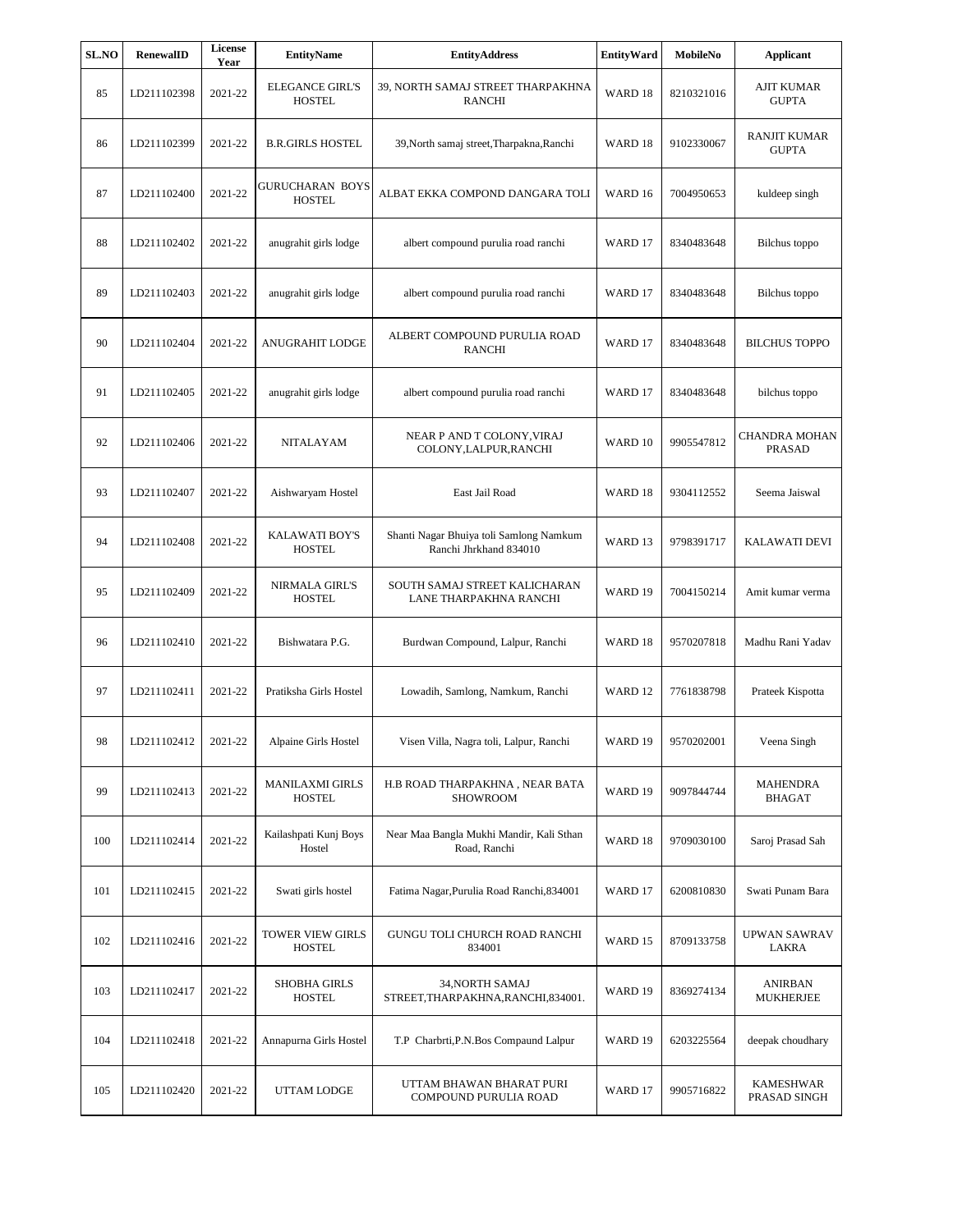| <b>SL.NO</b> | RenewalID           | <b>License</b><br>Year | <b>EntityName</b>                              | <b>EntityAddress</b>                                                                                     | <b>EntityWard</b>  | MobileNo           | <b>Applicant</b>                  |
|--------------|---------------------|------------------------|------------------------------------------------|----------------------------------------------------------------------------------------------------------|--------------------|--------------------|-----------------------------------|
| 106          | LD211102421         | 2021-22                | <b>LAKRA GIRLS</b><br><b>HOSTEL</b>            | ALBET COMPOUND DAN GARA TOLI<br><b>CHOWK RANCHI</b>                                                      | WARD 16            | 9430146347         | <b>AMIT AVINASH</b><br>LAKRA      |
| 107          | LD211102422         | 2021-22                | <b>JAISWAL BOYS'</b><br><b>HOSTEL</b>          | W/O- DILIP JAISWAL, P.N BOSE<br>COMPOUND, OPP.- KASHYAP EYE<br>HOSPITAL, PURULIA ROAD, RANCHI,<br>834001 | WARD 17            | 9835138140         | <b>MEENA JAISWAL</b>              |
| 108          | LD211102423         | 2021-22                | <b>RAI HOSTEL</b>                              | EMERTY KUNJ 98/B 1, HARIHAR SINGH<br>ROAD MORABADI RANCHI                                                | WARD 4             | 9905705709         | AJAY KUMAR                        |
| 109          | LD211102425         | 2021-22                | ashu boys hostel                               | lower KARMTOLI LALPUR RANCHI<br><b>JHARKHAND</b>                                                         | WARD 19            | 9504118194         | <b>MOHAN SAW</b>                  |
| 110          | LD211102426         | 2021-22                | <b>RANA HOSTEL</b>                             | PATHAL KUDWA ROAD,PURULIA<br>ROAD, RANCHI                                                                | WARD 17            | 8092441314         | RADHA DEVI                        |
| 111          | LD211102428         | 2021-22                | RATAN BOYS<br><b>HOSTAL</b>                    | PATHAL KUDWA BECK LANE                                                                                   | WARD 17            | 9279550208         | PAWAN TOPNO                       |
| 112          | LD211102429         | 2021-22                | <b>RATAN BOYS</b><br><b>HOSTAL</b>             | PATHAL KUDWA BECK LANE                                                                                   | WARD 17            | 9279550208         | PRADIP TOPNO                      |
| 113          | LD211102430         | 2021-22                | Rupesh Narayan                                 | Sai Sadan Boys hostel New Nagra toli                                                                     | WARD 21            | 9835167663         | Rupesh Narayan                    |
| 114          | LD211102431         | 2021-22                | <b>GUPTA BOYS</b><br><b>HOSTEL</b>             | NAZIR ALI LANE, CHURCH ROAD RANCHI                                                                       | WARD 15            | 9334701158         | <b>OM PRAKASH</b><br><b>GUPTA</b> |
| 115          | LD211102432         | 2021-22                | Rajdhani Guest House                           | 35/A, Circular Road, Lalpur Chowk, Ranchi                                                                | WARD <sub>20</sub> | 9431390104         | Vikash Kumar                      |
| 116          | LD211102433         | 2021-22                | <b>SAI NIKETAN GIRLS</b><br><b>HOSTAL</b>      | <b>CIRCULAR ROAD</b>                                                                                     | WARD 18            | 9308064035         | <b>SEEMA RANI</b>                 |
| 117          | LD211102434         | 2021-22                | <b>ANNAPURNA GIRL'S</b><br><b>HOSTEL</b>       | ANNAPURNA KUTIR, BIHAR CLUB<br>BYELANE, KUTCHARY ROAD, RANCHI                                            | WARD <sub>22</sub> | 9576654767         | <b>GAYATRI RUDRA</b>              |
| 118          | LD211102435         | 2021-22                | Mandal girls hostel                            | RADHA GOVIND STREET GHOSHPADA<br><b>THARPAKHNA</b>                                                       | WARD 17            | 7903590285         | KRISHNA MANDAL                    |
| 119          | LD211102436 2021-22 |                        | <b>SHAKUNTALA GIRLS</b><br>HOSTEL              | LOWER KARAMTOLI, AHIR TOLI, RANCHI                                                                       |                    | WARD 19 9693699180 | SHAKUNTALA<br><b>KUMARI</b>       |
| 120          | LD211102437         | 2021-22                | <b>GRYFFINDOR HOUSE</b><br><b>GIRLS HOSTEL</b> | H.NO 73/A ALBERT COMPOUND, RANCHI                                                                        | WARD 17            | 8797217977         | <b>SHANTI RAKSHIT</b>             |
| 121          | LD211102438         | 2021-22                | <b>RISHIKA GIRLS</b><br><b>HOSTEL</b>          | ALBERT COMPOUND, PURULIA<br>ROAD, RANCHI                                                                 | WARD 17            | 9504848776         | SWAPAN KUMAR<br><b>MONDAL</b>     |
| 122          | LD211102439         | 2021-22                | S.PURTI GRIL'S<br><b>HOSTEL</b>                | NEW GRARDEN SIRAM TOLI CLUB ROAD<br><b>RANCHI</b>                                                        | WARD 15            | 8002334176         | <b>CAROL ABHIJEET</b><br>PURI     |
| 123          | LD211102440         | 2021-22                | HOTEL RAJVANSH                                 | Kali Asthan Road, main Road,                                                                             | WARD 17            | 9431596907         | Rakesh Kumar                      |
| 124          | LD211102441         | 2021-22                | Ekka Girls Hostel                              | Dangra Toli, Near Sarju ursing Home Purulia<br>Road, Ranchi                                              | WARD 17            | 7903339309         | Nilima Ekka                       |
| 125          | LD211102442         | 2021-22                | Anugrahit Girls Hostel                         | Albert Compound Purulia Road                                                                             | WARD 17            | 8340483648         | Bilchus toppo                     |
| 126          | LD211102443         | 2021-22                | A K LODGE                                      | 1718A, Barhi Toli, Near St. Annes Girls School,<br>Purulia Road,                                         | WARD 17            | 7903469335         | <b>ANUP SHEEL</b><br>KUJUR        |